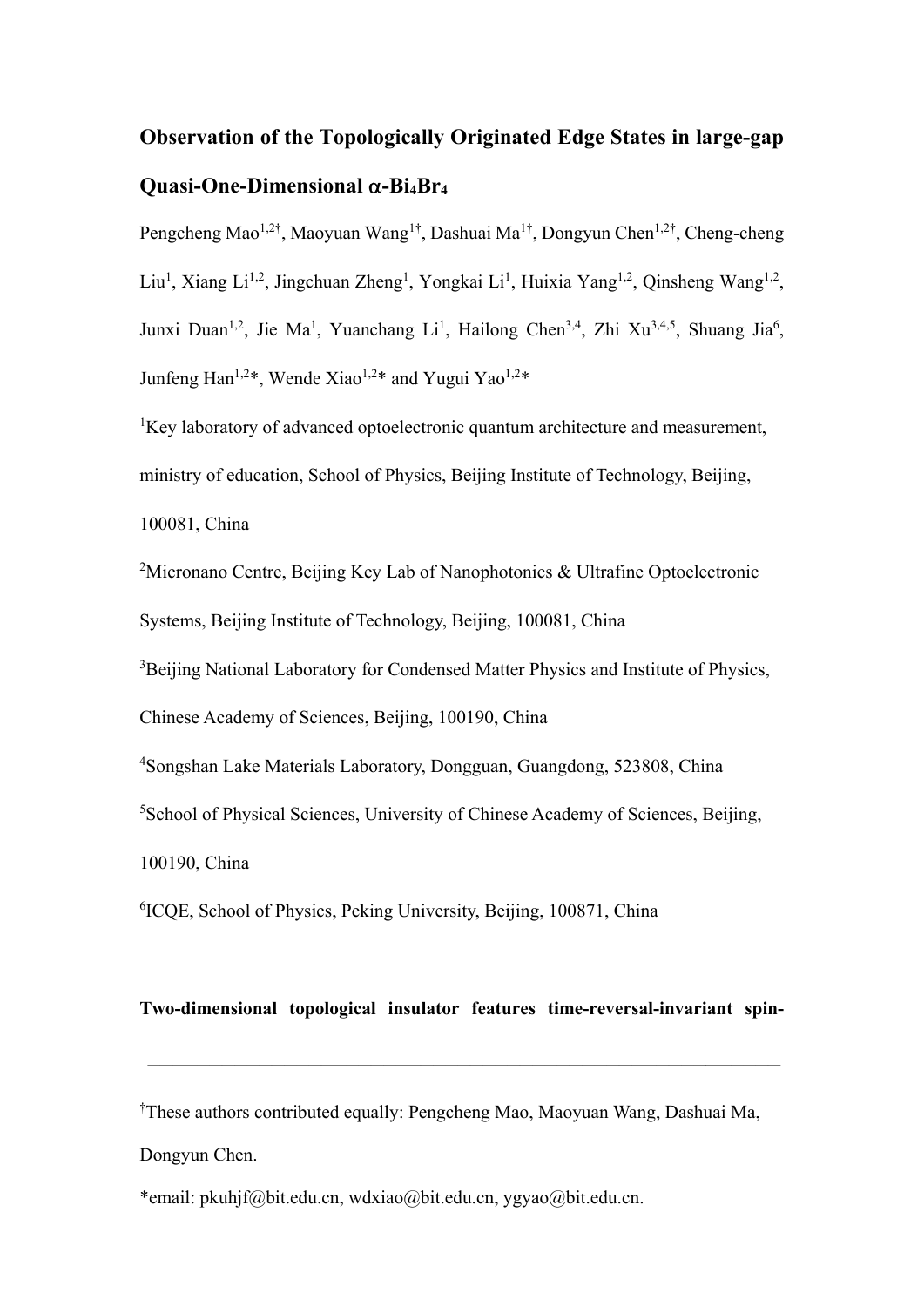**momentum-locked one-dimensional (1D) edge states with a linear energy dispersion. However, experimental access to 1D edge states is still of great challenge and only limited to few techniques to date. Here, by using infrared absorption spectroscopy, we observed robust topologically originated edge states**  in  $\alpha$ -Bi<sub>4</sub>Br<sub>4</sub> belts with definitive signature of strong infrared absorption at belt **sides and distinct anisotropy with respect to light polarizations, which is further supported by first-principles calculations. Our work demonstrates for the first time that the infrared spectroscopy can offer a power-efficient approach in experimentally probing 1D edge states of topological materials.**

Topological insulator features an insulating bulk band gap and time-reversalinvariant topological surface/edge states, offering new opportunities for unprecedented advances in technologies such as spintronics, microelectronics and infrared detectors [1-9]. The family of bismuth halogenides, including  $\alpha/\beta$ -Bi4Br<sub>4</sub> and  $\alpha/\beta$ -Bi4I<sub>4</sub>, has recently been attracting great interest, and various novel properties have been reported, e.g. strong topological insulator [10], weak topological insulator [11], high-order topological insulator [12], superconductivity [13,14] and quantum spin Hall effect for single layer [15]. Among them, bulk  $\alpha$ -Bi<sub>4</sub>Br<sub>4</sub> crystallizes in a monoclinic space group *C2/m* (No. 12), and can be viewed as a parallel arrangement of one-dimensional (1D) infinite molecular chains [16]. Within each single molecular chain, one Bi atomic chain is sandwiched by two Bi/Br atomic chains from both sides, as shown in Fig. 1a. The 1D molecular chains run along the *b*-direction and are closely packed along the *a*-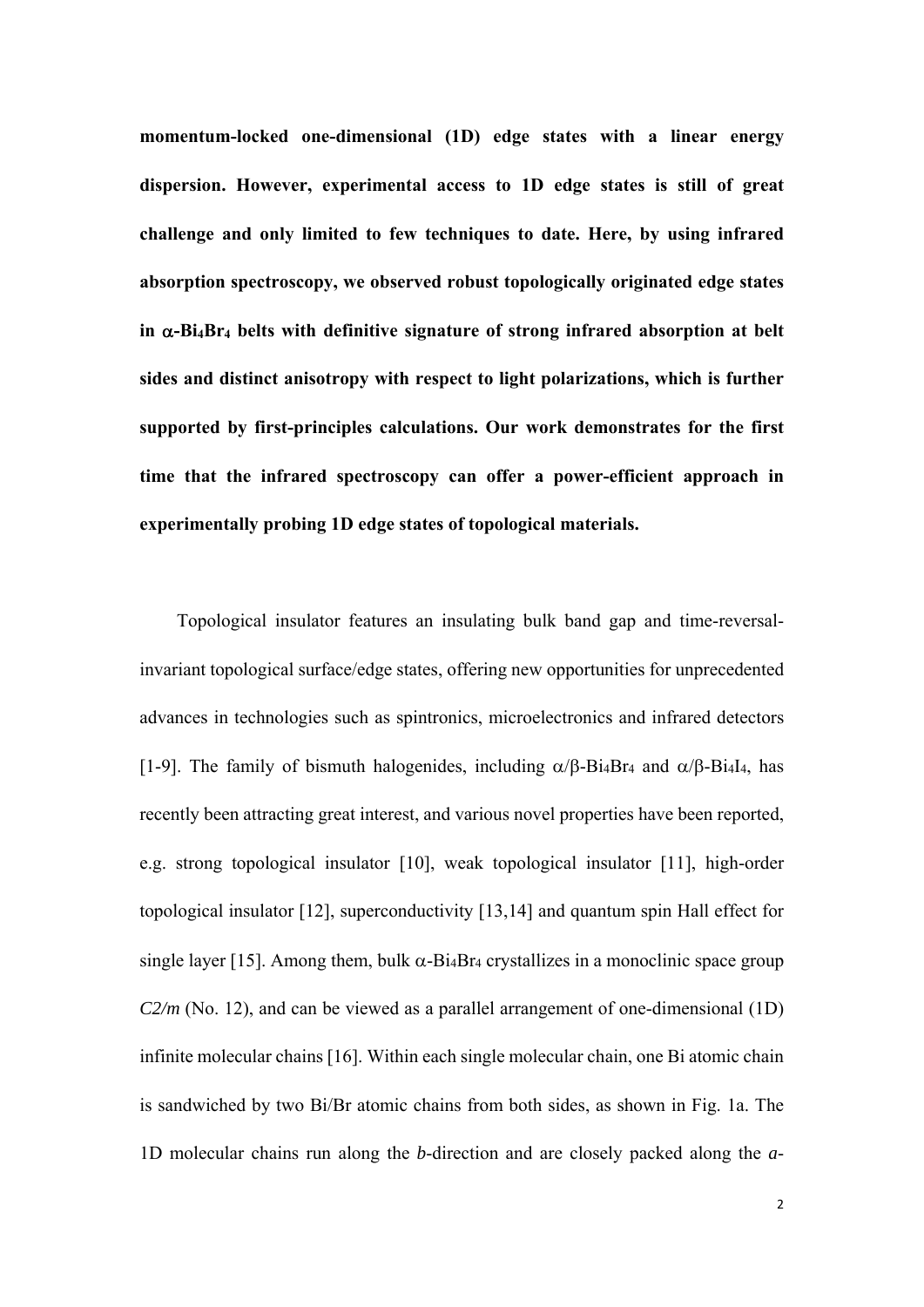direction via van der Waals (vdW) interaction, forming single layers of Bi4Br4 along the *ab* plane. The mirror-reflected single layers (with the *b*-direction as a normal) are vdW stacked alternatively along the *c*-direction to form the bulk  $\alpha$ -Bi<sub>4</sub>Br<sub>4</sub> [17]. Figure 1b depicts the Brillouin zone of  $\alpha$ -Bi<sub>4</sub>Br<sub>4</sub> with all high-symmetry points labelled. The calculated band structure of the bulk  $\alpha$ -Bi<sub>4</sub>Br<sub>4</sub> exhibits a direct band gap of 0.145 eV near the *M* point (Fig. 1c). As the band inversion occurs twice at both *L* and *M* points,  $\alpha$ -Bi<sub>4</sub>Br<sub>4</sub> was classified as a Z<sub>2</sub> trivial insulator [18] according to the Fu-Kane criterion [19].

In contrast to bulk  $\alpha$ -Bi<sub>4</sub>Br<sub>4</sub>, our previous calculations revealed that a free-standing single-layer Bi4Br4 is a quantum spin Hall insulator that hosts gapless helical edge states [15]. Such topologically protected edge states are still preserved at the single-layer step edges of the (001)-surface of  $\alpha$ -Bi<sub>4</sub>Br<sub>4</sub> due to the weak interlayer coupling (Fig. 1d). Moreover, for the bilayer step edges, each single-layer step edge contributes a branch of topological edge states and the coupling of the two branches of edge states leads to the opening of a tiny gap of  $\sim 20$  meV (Fig. 1e) [20]. Despite of the single-layer and the bilayer step edges possessing nontrivial and trivial  $Z_2$  topological invariant, respectively, they share a similar topological origination. In addition, the multilayer step edge that can also be regarded as a (100)-oriented facet of  $\alpha$ -Bi<sub>4</sub>Br<sub>4</sub> possesses surface states with a narrow band gap near the  $\bar{G}$  point (Fig. 1f). Therefore, all these kinds of step edges with various step heights accommodate topologically originated edge states (TOES) in the band gap of bulk  $\alpha$ -Bi4Br4. However, such spatially localized 1D edge states can be hardly probed in experiments except scanning tunneling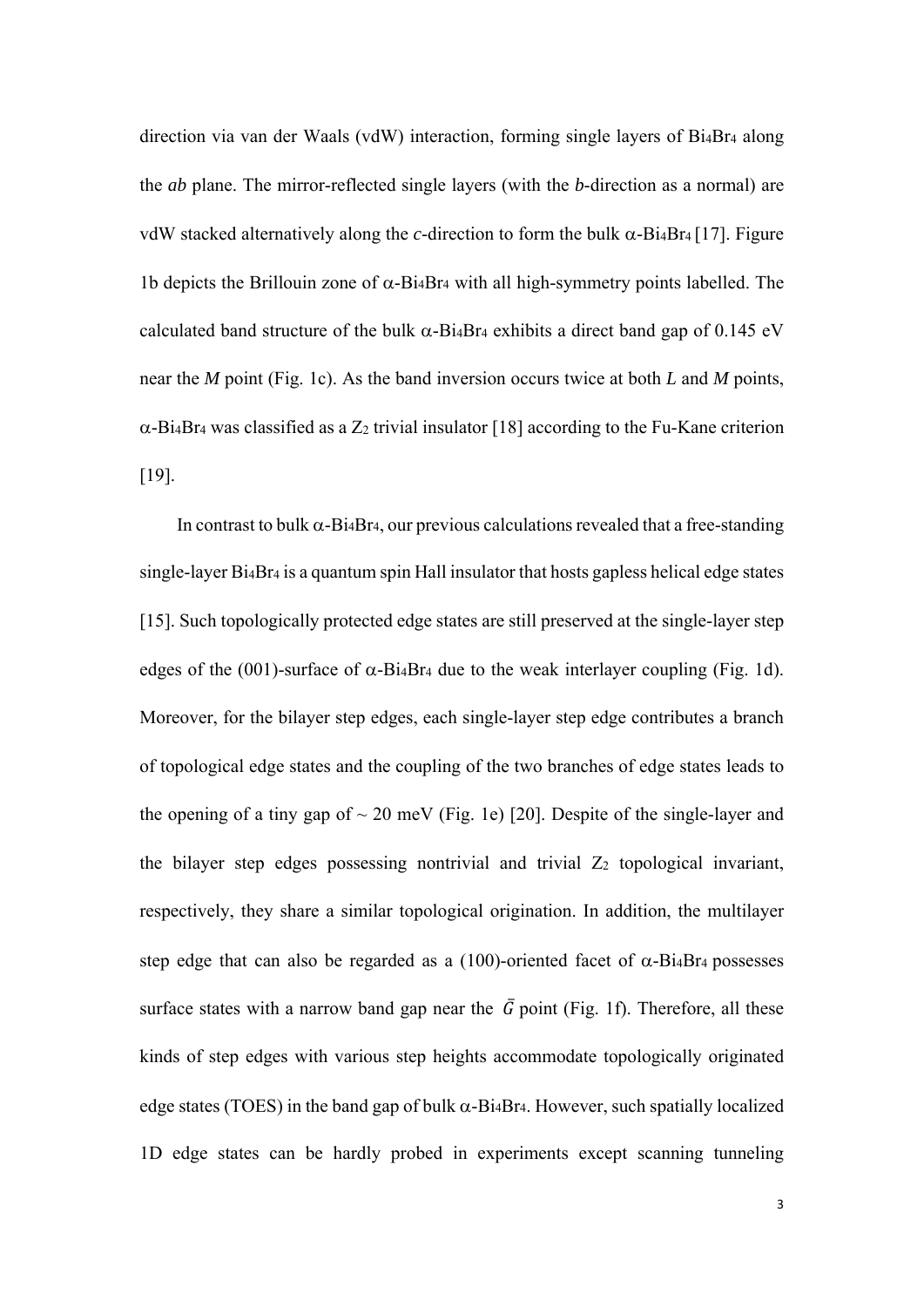microscopy (STM) in combination with angle-resolved photoemission spectroscopy (ARPES) to date [21-28]. In this work, we demonstrate that the TOES of  $\alpha$ -Bi<sub>4</sub>Br<sub>4</sub> can be spatially resolved by using infrared spectroscopy and furthermore we investigate its anisotropic properties with polarized incident light in combined with first-principles calculations.



**Fig. 1 Electronic structures of α-Bi4Br4. (a**, **b)** Crystal structure and Brillouin zone of  $\alpha$ -Bi<sub>4</sub>Br<sub>4</sub>. The chain runs along the *b* axis in the real space while it parallels with the  $\bf{k}_1$ - $\bf{k}_2$  direction in the reciprocal space. **(c)** Band structure of  $\alpha$ -Bi<sub>4</sub>Br<sub>4</sub>. **(d, e, f)** Upper panels, side views of the steps running along the *b* axis with single-layer, bilayer and multilayer heights on the (001) surface of  $\alpha$ -Bi<sub>4</sub>Br<sub>4</sub>, respectively. Note that the multilayer step edge can also be regarded as a (100)-oriented facet along the *bc* plane of  $\alpha$ -Bi<sub>4</sub>Br<sub>4</sub>. The unit cell of  $\alpha$ -Bi<sub>4</sub>Br<sub>4</sub> is highlighted in Fig. 1**f** by dashed black lines. Lower panels, band structures of the single-layer, bilayer and multilayer steps,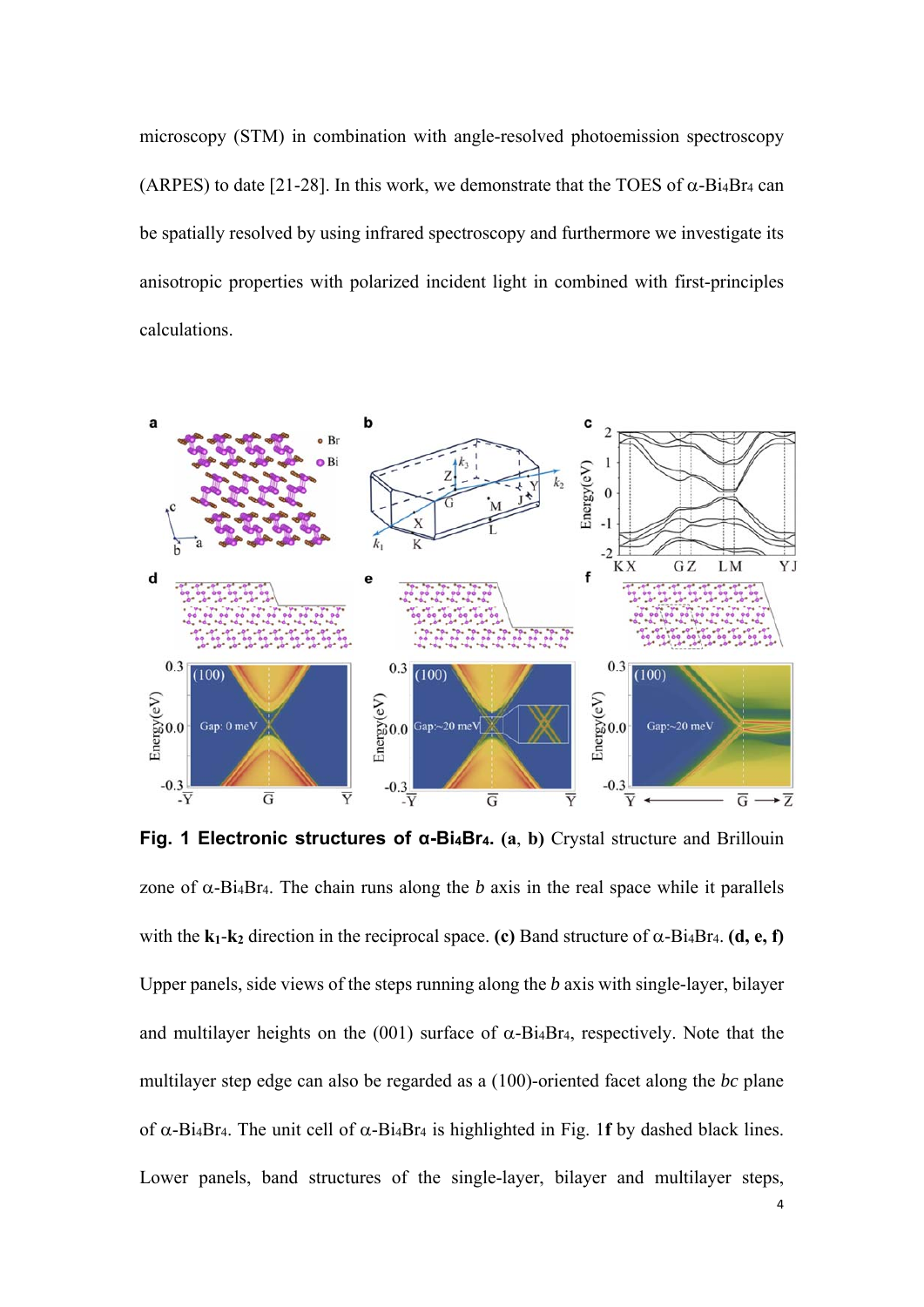respectively. The gap of edge states is  $\sim$  20 meV for bilayer and multilayer steps, while it is zero for single-layer step. The Fermi level is set to the centre of the bulk gap.  $\bar{G}$ ,  $\overline{Y}$  and  $\overline{Z}$  are the projected points of *G*, *Y* and *Z* (Fig. 1b) in the surface Brillouin zone of the (100) surface.

First, we have grown high-quality  $\alpha$ -Bi<sub>4</sub>Br<sub>4</sub> single crystals by an optimized Bi selfflux method [29]. The (00*l*) reflections of X-ray diffraction (XRD) pattern (Fig. 2a), particularly the (007) and (0011) odd peaks, indicate that the as-grown crystals are  $\alpha$ -Bi4Br4 with (001)-oriented tops. The high-resoltuion transmision electron microscopy (TEM) images and the electron diffraction patterns reveal the high quanlity of the crystal (Fig. 2b). A Bi:Br atomic ratio of 1:1 determined by energy dispersion X-ray spectra and X-ray photoelectron spectra is consistent with the stoichiometry of  $\alpha$ -Bi<sub>4</sub>Br<sub>4</sub>. Due to the weak vdW-type interlayer and interchain coupling in  $\alpha$ -Bi<sub>4</sub>Br<sub>4</sub> [15], it is easy to obtain  $\alpha$ -Bi<sub>4</sub>Br<sub>4</sub> belts with (001)-oriented flat tops along the *ab* plane and straight edges along the 1D chain axis via mechanical exfoliation, as shown in the images of optical microscopy (OM) (Fig. 2c). Figure 2d depicts a large-scale three-dimensional (3D) atomic force microscopy (AFM) image of the as-prepared  $\alpha$ -Bi<sub>4</sub>Br<sub>4</sub> belt, where zoom-in images display its flat (001)-oriented top surface with few steps (Fig. 2e) and a bunch of straight steps on the belt side (Fig. 2f). According to the theoretical analysis above, these long and straight step edges with various thickness would host TOES with zero or tiny gaps that can be well detected by infrared spectroscopy. We therefore systematically performed infrared absorption measurements on the  $\alpha$ -Bi<sub>4</sub>Br<sub>4</sub> belt,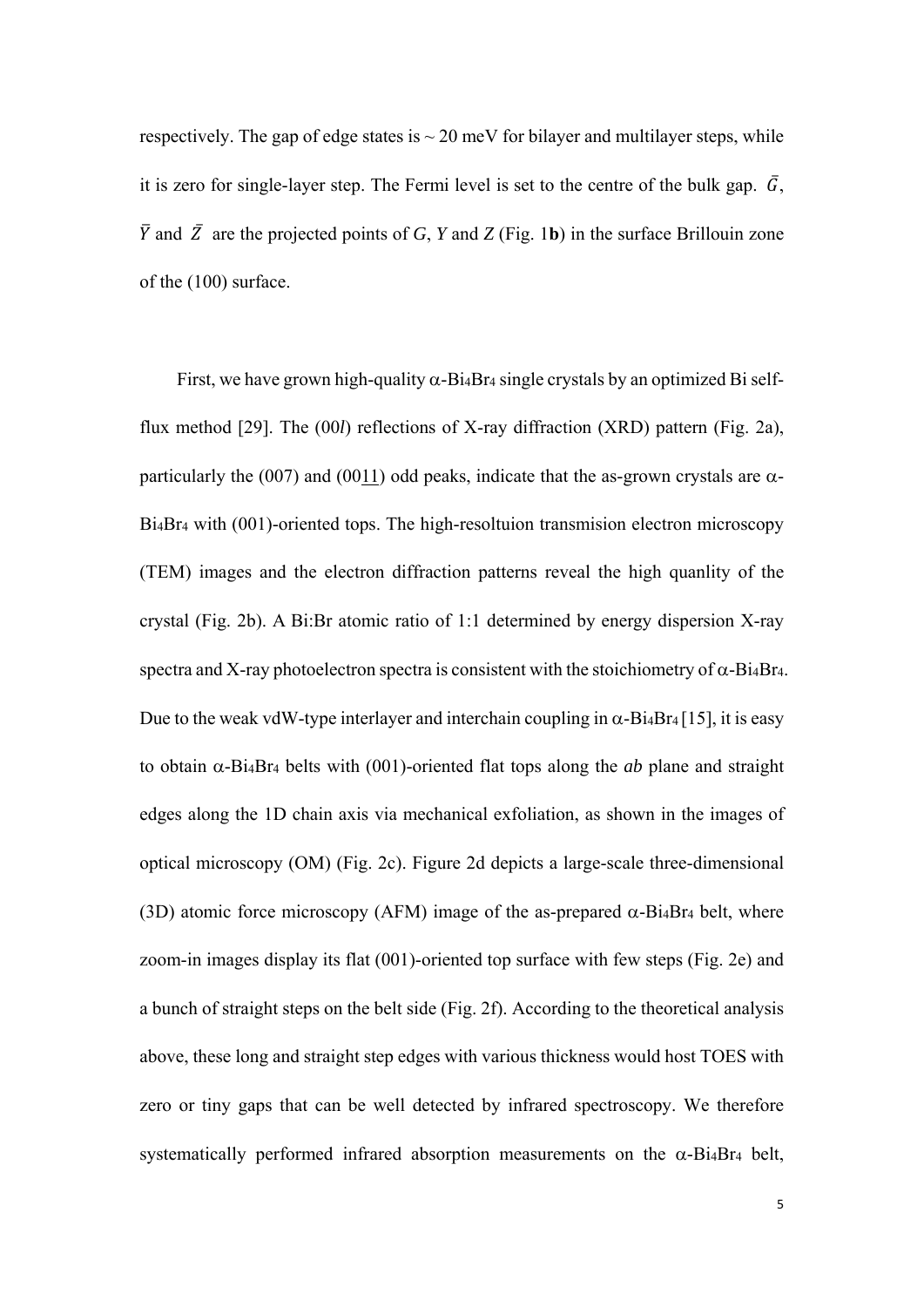expecting a much stronger infrared absorption from the belt side than that from the top due to the former high step density.



**Fig. 2 Characterization of single-crystalline α-Bi4Br4 belts. (a)** XRD pattern of an  $\alpha$ -Bi<sub>4</sub>Br<sub>4</sub> single crystal with (001)-oriented top. The insets show the characteristic (007) and (0011) odd reflections for  $\alpha$ -Bi<sub>4</sub>Br<sub>4</sub>. (b) High-resolution TEM image showing the high quality of the  $\alpha$ -Bi<sub>4</sub>Br<sub>4</sub> single crystal. Scale bar, 10 nm. The inset shows an electron diffraction pattern of the  $\alpha$ -Bi<sub>4</sub>Br<sub>4</sub> single crystal. **(c)** OM image of a singlecrystalline  $\alpha$ -Bi<sub>4</sub>Br<sub>4</sub> belt, showing a flat top and straight edges. Scale bar, 100  $\mu$ m. **(d)** 3D AFM image of the  $\alpha$ -Bi<sub>4</sub>Br<sub>4</sub> belt. **(e, f)** Zoom-in AFM images acquired at the top and side of the belt, respectively. Scale bar, 100 nm.

Infrared absorption spectra are collected along a line perpendicularly across an exfoliated  $\alpha$ -Bi<sub>4</sub>Br<sub>4</sub> belt with a width of  $\sim$ 20  $\mu$ m and a thickness of  $\sim$ 805 nm on a CaF<sub>2</sub> substrate (Fig. 3a) [29]. Figure 3b shows the background-subtracted spectra acquired from three typical regions (indicated in Fig. 3a), namely, the centre (blue curve) and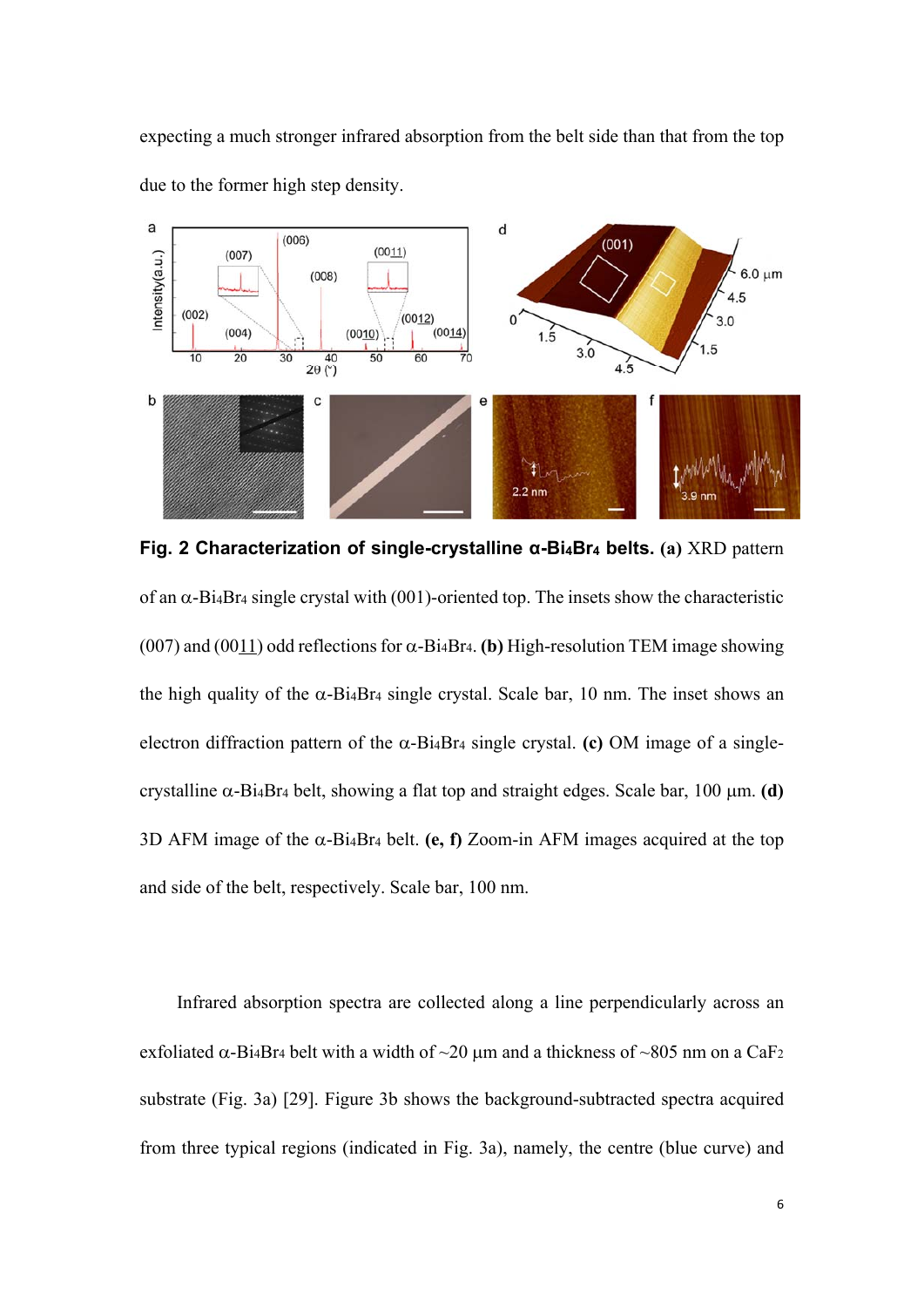side (red curve) of the  $\alpha$ -Bi<sub>4</sub>Br<sub>4</sub> belt and the CaF<sub>2</sub> substrate (black curve): (1) the spectrum taken from the centre (blue curve) exhibits an obvious absorption slope in the region of 1,750 ~ 1,850 cm<sup>-1</sup>. A band gap of 0.22 eV (ca. 1770 cm<sup>-1</sup>) for bulk  $\alpha$ -Bi<sub>4</sub>Br<sub>4</sub> is estimated [29], slightly wider than the calculated result [18]. A weak infrared absorption has also been observed in the small wavenumber region  $(< 1,700 \text{ cm}^{-1})$ , which is probably due to the absorption of the impurity/defect states or the intra-band absorption in the conduction band. (2) The infrared absorbance (OD), which is defined as  $OD = log(I_0/I)$ , where *I<sub>0</sub>* and *I* are the intensities of the incident and transmission light, respectively, measured at the belt side (red curve) dramatically reduced with respect to that of the centre in the large wavenumber region ( $> 1,900$  cm<sup>-1</sup>) arising from the leakage of the incident light. However, the infrared absorption in the small wavenumber region  $(< 1,700 \text{ cm}^{-1})$  is surprisingly stronger than that from the centre.

In order to further shed light on the strong infrared absorption from the belt side, we image the two-dimensional (2D) infrared absorption map. In the small wavenumber region (1,000  $\sim$  1,700 cm<sup>-1</sup>), the absorbance from the belt side in Fig. 3c is obviously much stronger than that from the centre. As a comparison, the absorption image taken at  $2.500 \sim 3.200$  cm<sup>-1</sup> (Fig. 3d) corresponding to the inter-band absorption of the bulk shows a stronger absorbance from the belt centre than from the side. More importantly, all sides regardless of straight (left and right sides) or irregular shapes (lower side) exhibit almost identical absorbance in the small wavenumber region, indicating that this kind of infrared absorption involved electronic states are very robust against the variation of local geometry and/or chemical bonds. Such robustness suggests that the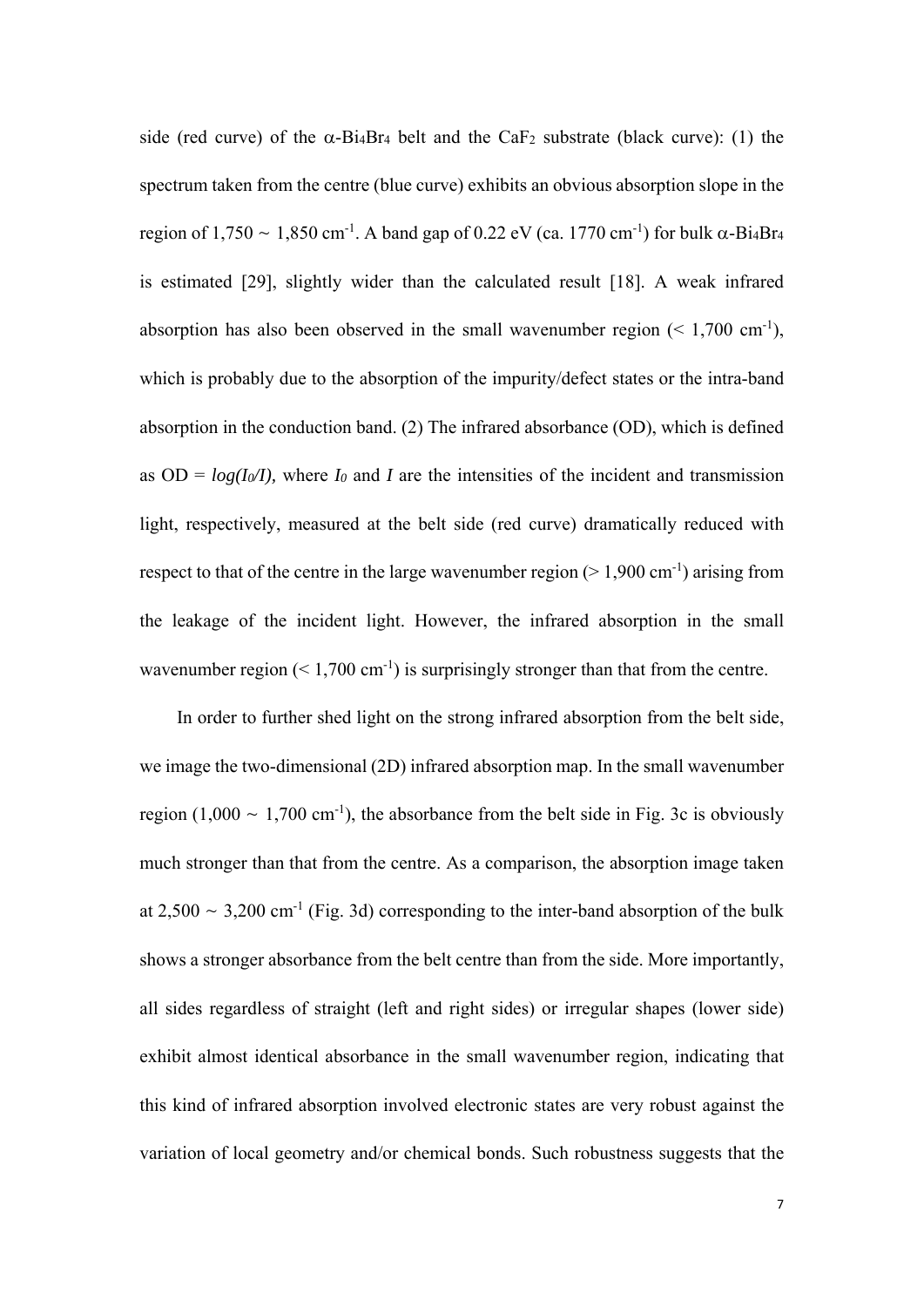strong infrared absorption from the sides in the small wavenumber region can be accounted for by the aforementioned TOES.



**Fig. 3 Infrared absorption of α-Bi4Br4 belt. (a)** OM image of the belt. Scale bar,  $20 \mu m$ . **(b)** Infrared absorption spectra acquired from the belt centre (blue curve), belt side (red curve) and the CaF2 substrate (black curve). The blue, red and white dots in **a**  indicate the positions where the spectra are acquired. **(c, d)** 2D infrared absorption maps taken in the wavenumber regions of  $1,000 \sim 1,700$  cm<sup>-1</sup> and  $2,500 \sim 3,200$  cm<sup>-1</sup>, respectively.

Considering the 1D characteristic of the TOES of  $\alpha$ -Bi<sub>4</sub>Br<sub>4</sub>, the infrared absorption should be sensitive to the polarization of incident lights. For this sake, we collect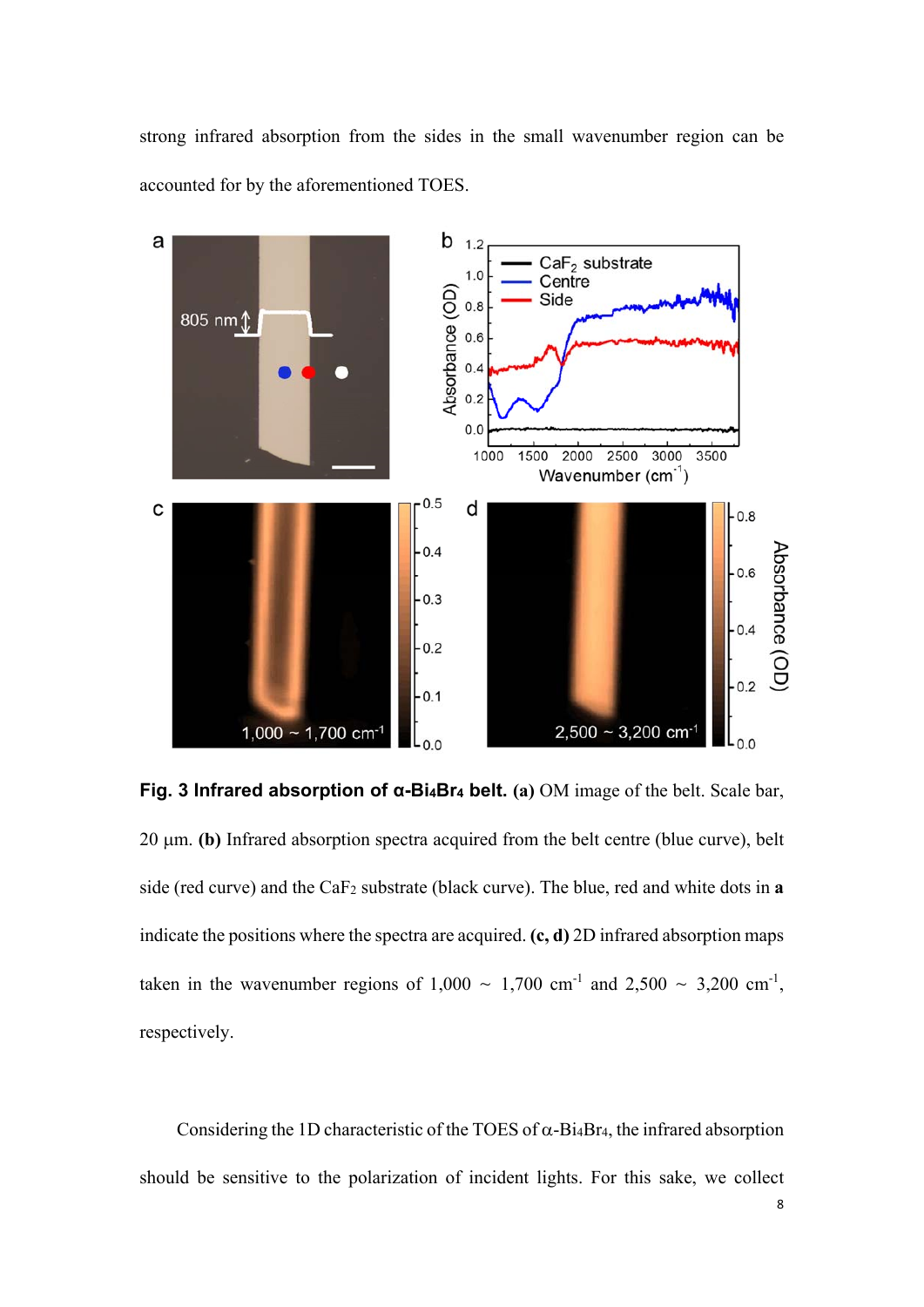infrared absorption spectra by using the linearly polarized incident light nominally perpendicular to the top (*ab* plane) of the  $\alpha$ -Bi<sub>4</sub>Br<sub>4</sub> belt with the polarization direction along the *a*- or *b*-axis, as depicted in Fig. 4a. The absorbance of the *b*-polarized light is stronger than that of the *a*-polarized light in the small wavenumber region regardless of positions of the belt, while the absorbance is nearly identical for different polarizations in the large wavenumber region. A broad peak with *b*-polarized light and a broad dip with *a*-polarized light in the region of  $1,000 \sim 1,700$  cm<sup>-1</sup> have also been observed, respectively, due to the interference of lights between the top and bottom surfaces of the belt with the thickness of 805 nm. To demonstrate the anisotropic feature of infrared absorption more clearly, we focus on the variation of the infrared absorbance vs. the polarization direction of the incident light in the small wavenumber region  $(1,000 \sim$ 1,700 cm-1), as illustrate in Fig. 4b. The absorbance decreases dramatically with the polarization changing from the *b*-direction (0°) to the *a*-direction (90°). Furthermore, these anisotropic behaviors are also robust and can be discerned in the 2D infrared absorption maps for the *b*- and *a*-polarized incident light (Fig. 4c and d), implying that the anisotropic infrared absorption from the sides in the small wavenumber region may come from the TOES.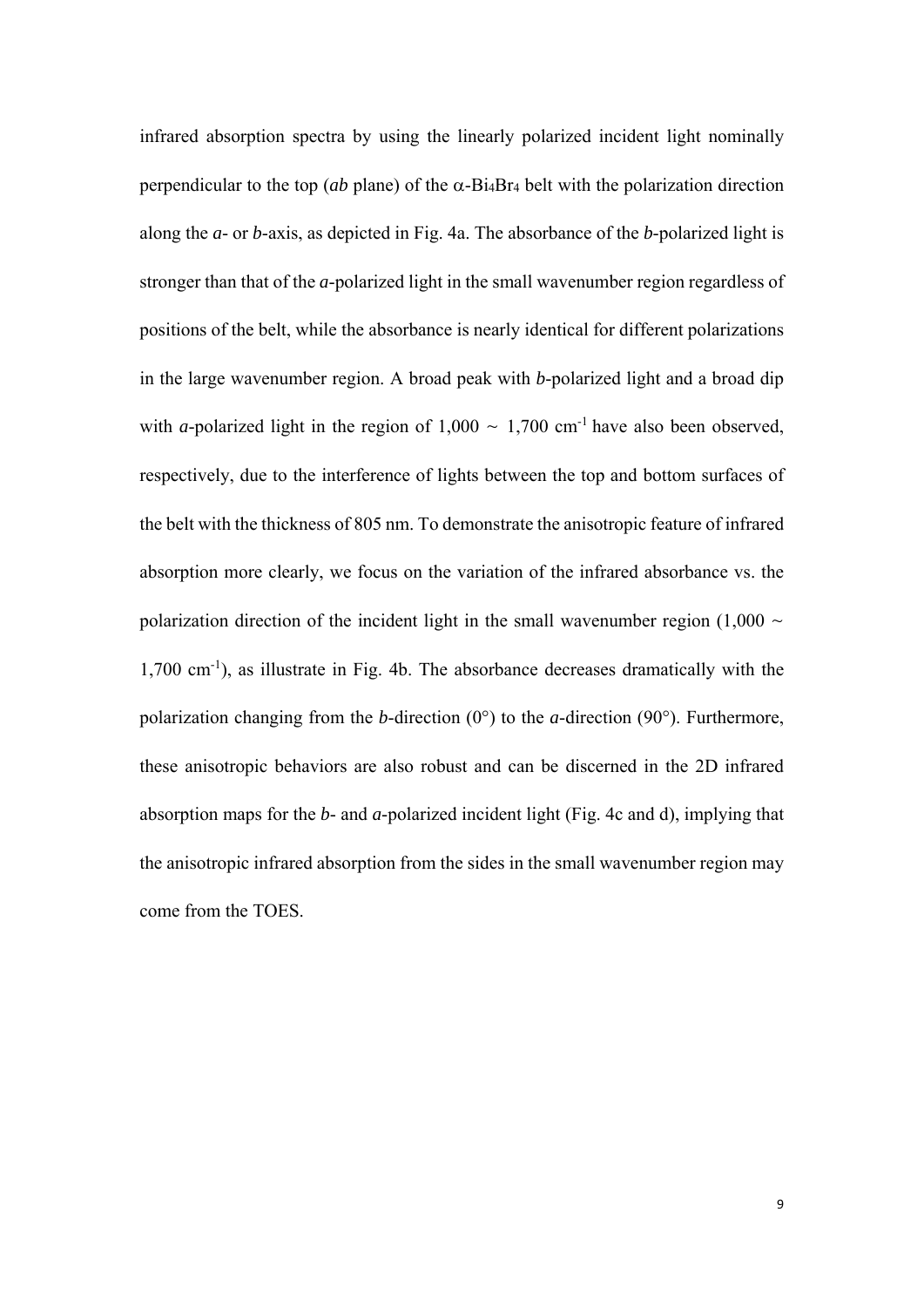

**Fig. 4 Polarization-resolved infrared absorption of α-Bi4Br4 belt. (a)** Infrared absorption spectra taken with linearly polarized light at different positions of the belt. The insert shows the polarization direction of the incident light with respect to the crystal lattice. **(b)** Infrared absorbance taken at the centre and side in the wavenumber region of  $1,000 \sim 1,700$  cm<sup>-1</sup> as a function of the polarization direction of the incident light. **(c, d)** 2D infrared absorption maps taken in the wavenumber region of 1,000  $\sim$ 1,700 cm-1 with *b*- and *a*-polarized incident lights, respectively.

To explore the physical origin of the strong infrared absorption from the belt sides and its anisotropic behavior along different polarized directions, we perform firstprinciples calculations on the optical response of the bulk states and TOES (for details see Supplemental materials [29]). Figure 5a presents the calculated absorption coefficient map of the *b*-polarized infrared light. The line cuts of Fig. 5a along the indicated horizontal and vertical lines are plotted in Fig. 5b and c. In line with the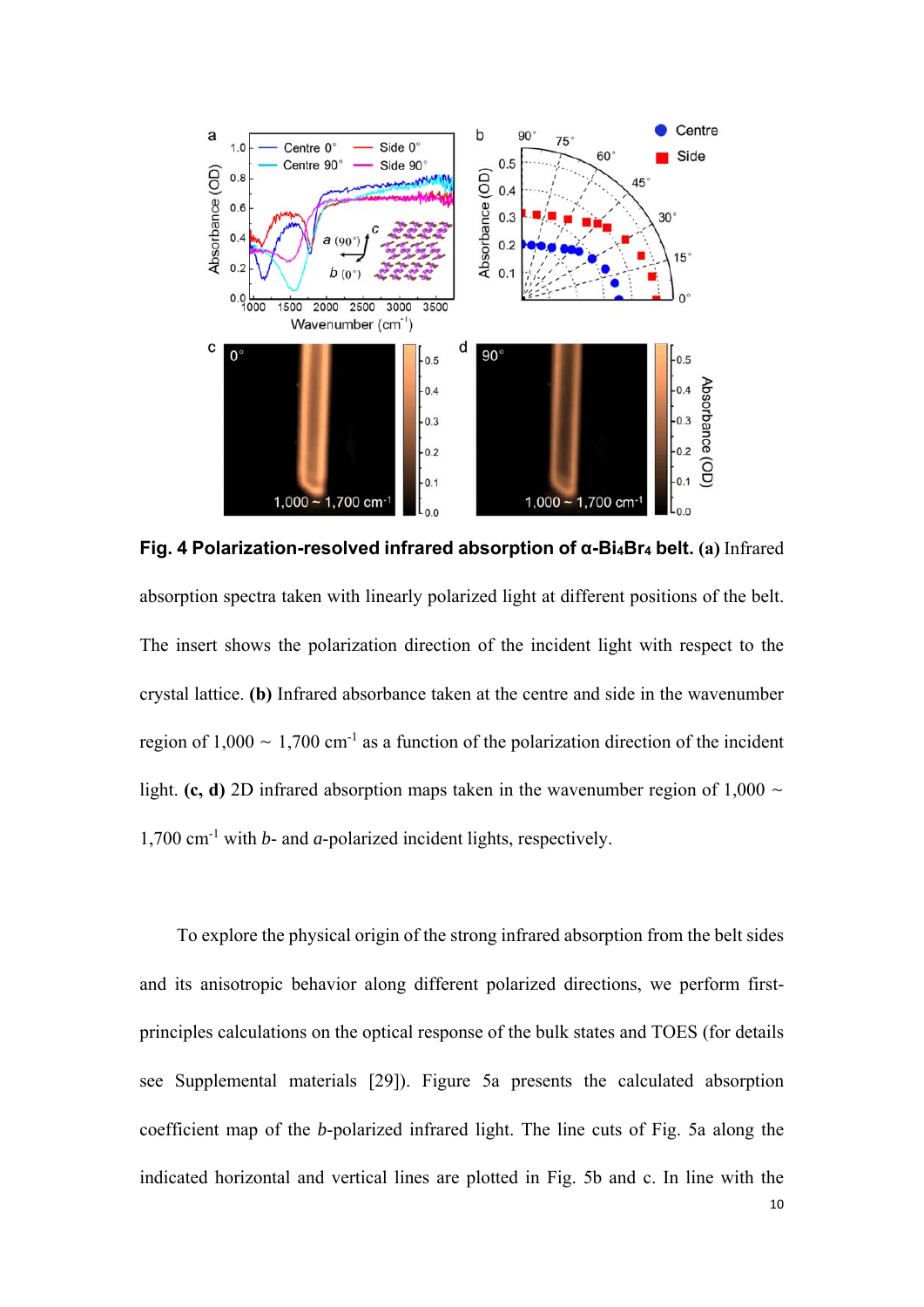experimental results, the absorption from the belt sides and centre is comparable for photon energy  $(E_p) > 0.145$  eV (theoretic band gap, ca. 1,170 cm<sup>-1</sup>), while it is dominated by the belt sides for Ep < 0.145 eV. Similar behaviors are disclosed in the *a*polarized case except a weaker absorption, in particular at the belt sides for  $E_p < 0.145$ eV (Fig. 5d, e, f). The calculations reveal that the absorption of light with  $E_p > 0.145$ eV mainly arises from the inter-band excitation among the bulk states. Meanwhile, for the light with  $E_p < 0.145$  eV, two kinds of electron excitation processes, (a) from the TOES to the bulk states or vice versa and (b) between the TOES, contribute to the strong infrared absorption at the belt sides where the TOES play a key role. Moreover, due to the 1D structure of  $\alpha$ -Bi<sub>4</sub>Br<sub>4</sub>, the optical transition matrix elements along the *b* direction is usually larger than that along the *a* direction, giving rise to the stronger absorption of the *b* polarized light, *i.e.* anisotropic infrared absorption, which is in good agreement with the experiments.



**Fig. 5 Calculated optical absorption of an α-Bi4Br4 belt with linearly**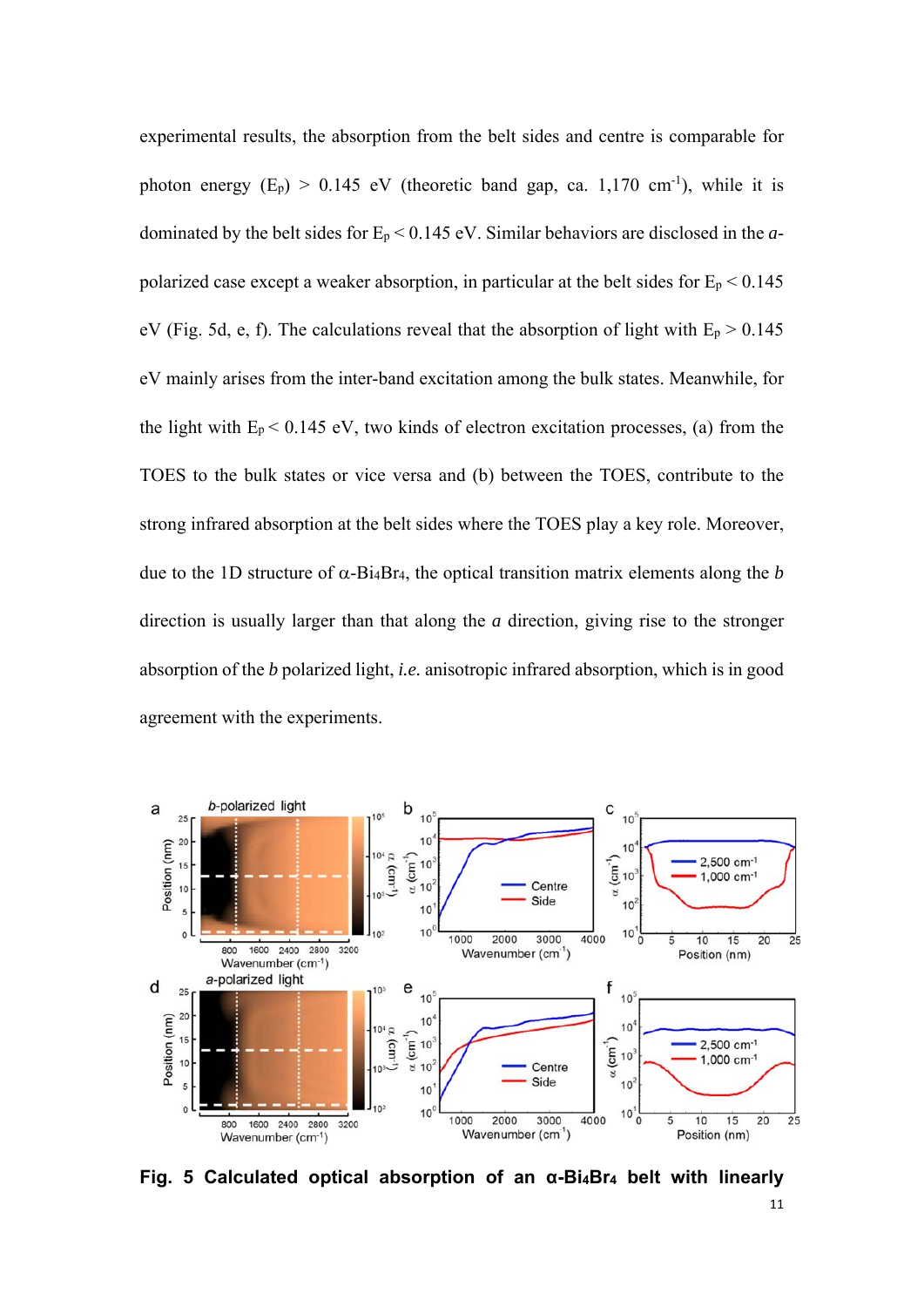**polarized incident lights. (a, d)** Spatial distribution of infrared absorption with *b*and *a*- polarized incident light, respectively. The belt width is 25 nm and the centre is located at the position of 12.5 nm. **(b, e)** Line cuts along the horizontal lines indicated in **a** and **d**, respectively, showing the optical absorption at the centre and the side of the belt as a function of wavenumber of the polarized incident light. **(c, f)** Line cuts along the vertical lines indicated in **a** and **d**, respectively, showing the optical absorption at different positions of the belt with polarized incident light at wavenumbers of 1,000  $cm^{-1}$  and 2,500  $cm^{-1}$ .

In summary, we have successfully detected the strong absorption from the TOES of quasi-1D  $\alpha$ -Bi<sub>4</sub>Br<sub>4</sub> belts using infrared spectroscopy. Under the incident light with photon energy smaller than the bulk gap, the infrared absorption from the sides of  $\alpha$ -Bi4Br4 belts is much stronger than that from the belt centre and exhibits remarkable anisotropy with respected to light polarizations. These behaviors are robust and therefore assigned to the excitations involving the TOES, which is further confirmed by first-principles calculations. This work paves a new way to probing 1D edge states of topological materials. The robust TOES at room temperature and large bulk band gap makes  $\alpha$ -Bi<sub>4</sub>Br<sub>4</sub> a potential candidate for future fundamental studies and device applications.

This work is funded by the National Science Foundation of China (NSFC) (11734003), the National Key Research and Development Program of China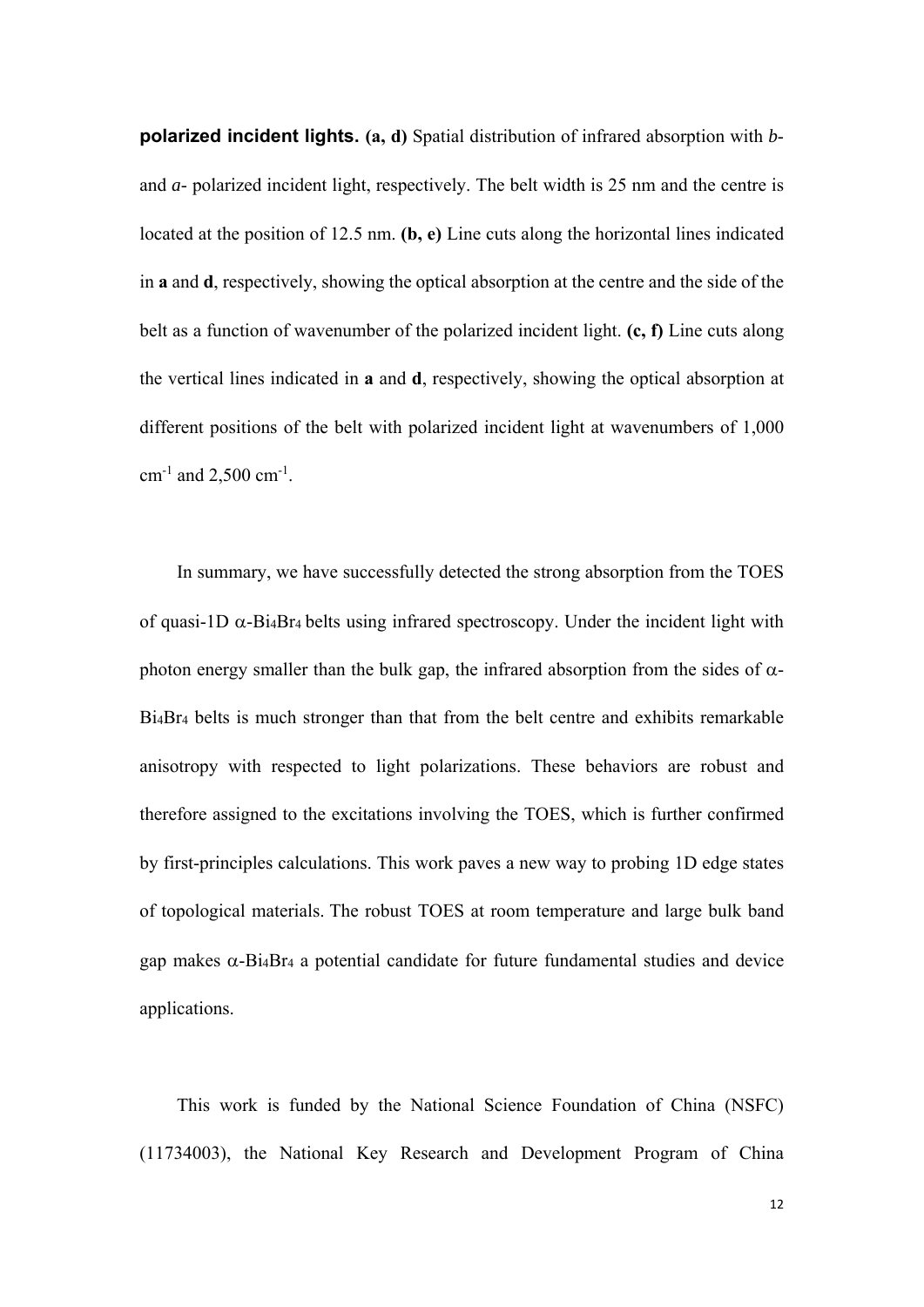(2016YFA0300600 & 2016YFA0300904). W.D.X. is supported by NSFC (51661135026). Y.G.Y. is supported by NSFC (11574029) and the Strategic Priority Research Program of Chinese Academy of Sciences (XDB30000000). We are grateful to A-Xin Lu in Instrument Analysis Centre of Xi'an Jiaotong University for assistance with infrared absorption measurement.

- [1] A.R. Mellnik, J. S. Lee, A. Richardella, J. L. Grab, P. J. Mintun, M. H. Fischer, A.
- Vaezi, A. Manchon, E. A. Kim, and D. C. Ralph, Nature **511,** 449-451 (2014).
- [2] Y.B. Fan, P. Upadhyaya, X. F. Kou, M. R. Lang, S. Takei, Z. X. Wang, J. S. Tang,
- L. He, L. T. Chang, M. Montazeri, et al. Nat. Mater. **13,** 699-704 (2014).
- [3] N. H. D. Khang, Y. Ueda, and P. N. Hai, Nat. Mater. **17,** 808-813 (2018).
- [4] S. Manipatruni, D. E. Nikonov, C.-C. lin, T. A. Gosavi, H. Liu, B. Prasad, Y.-L.
- Huang, E. Bonturim, R. Ramesh, and I. A. Young, Nature **565,** 35-42 (2019).
- [5] J. W. McIver, D. Hsieh, H. Steinberg, P. Jarillo-Herrero, and N. Gedik, Nat. Nanotech*.* **7,** 96-100 (2012).
- [6] C. Kastl, C. Karnetzky, H. Karl, and A. W. Holleitner, Nat. Commun. **6,** 6617 (2015).
- [7] H. B. Zhang, X. J. Zhang, C. Liu, S. T. Lee, and J. S. Jie, ACS Nano **10,** 5113-5122 (2016).
- [8] S. Cha, M. Noh, J. Kim, J. Son, H. Bae, D. Lee, H. Kim, J. Lee, H. S. Shin, S. Sim, et al. Nat. Nanotech. **13,** 910-914 (2018).
- [9] J. Reimann, S. Schlauderer, C. P. Schmid, F. Langer, S. Baierl, K. A. Kokh, O. E. Tereshchenko, A. Kimura, C. Lange, J. Güdde, et al. Nature **562,** 396-400 (2018).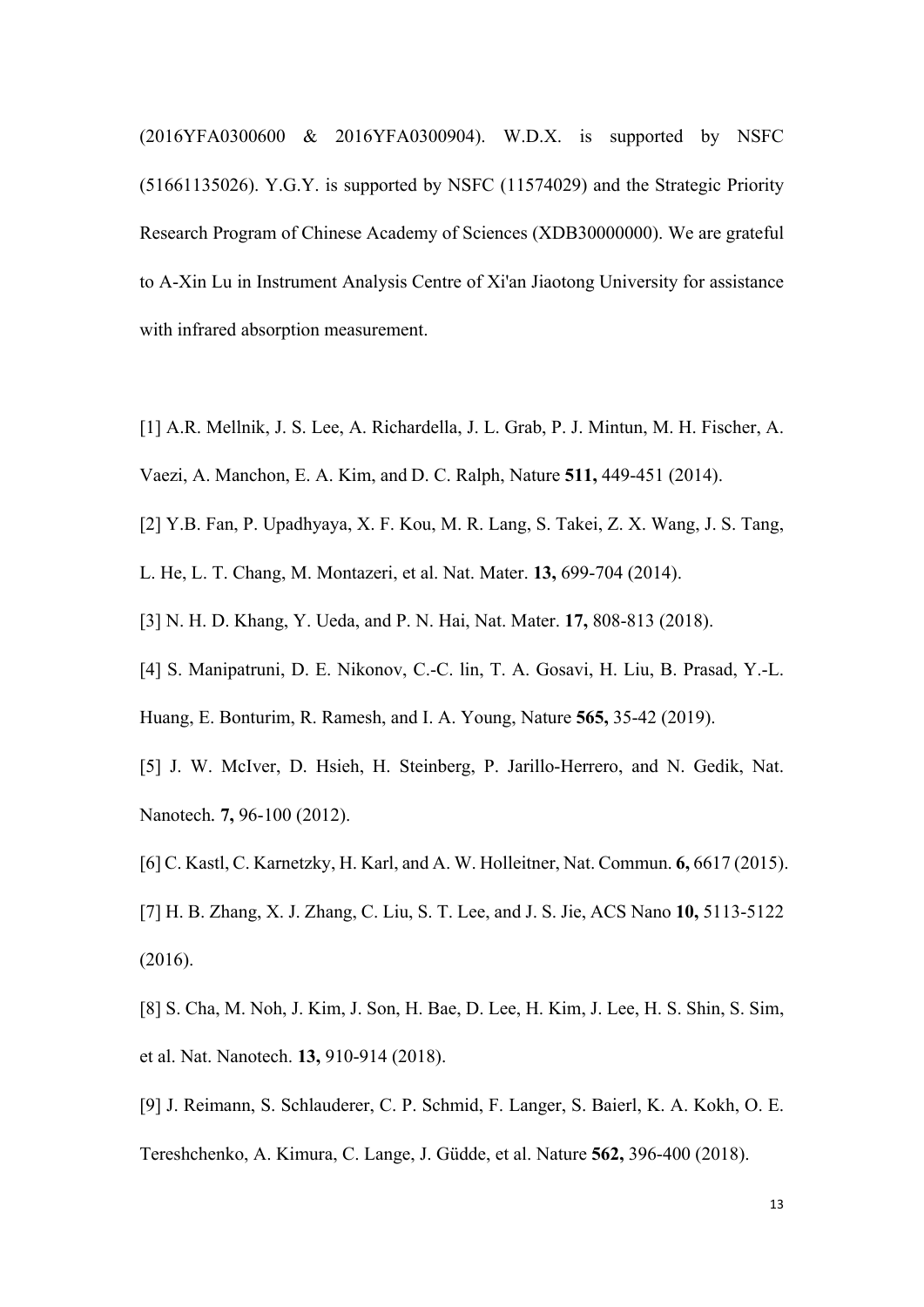- [10] G. Autès, A. Isaeva, L. Moreschini, J. C. Johannsen, A. Pisoni, R. Mori, W. Zhang,
- T. G. Filatova, A. N. Kuznetsov, L. Forró, et al. Nat. Mater. **15,** 154-158 (2016).
- [11] R. Noguchi, T. Takahashi, K. Kuroda, M. Ochi, T. Shirasawa, M. Sakano, C.
- Bareille, M. Nakayama, M. D. Watson, K. Yaji, et al. Nature **566,** 518-522 (2019).
- [12] F. Tang, H. C. Po, A. Vishwanath, and X. Wan, Nat. Phys. **15,** 470-476 (2019).
- [13] A. Pisoni, R. Gaál, A. Zeugner, V. Falkowski, A. Isaeva, H. Huppertz, G. Autès,
- O. V. Yazyev, and L. Forró, et al. Phys. Rev. B **95,** 235149 (2017).
- [14] Y. P. Qi, W. Shi, P. Werner, P. G. Naumov, W. Schnelle, L. Wang, K. G. Rana, S.
- Parkin, S. A. Medvedev, B. Yan, et al. npj Quantum Mater. **3,** 4 (2018).
- [15] J. J. Zhou, W. X. Feng, C. C. Liu, S. Guan, and Y. G. Yao, Nano Lett. **14,** 4767- 4771 (2014).
- [16] H. Von Benda, A. Simon, and W. Bauhofer, Zur Kenntnis von BiBr und BiBr1.167.
- *Z.* Anorg. Allg. Chem. **438,** 53-67 (1978).
- [17] T. G. Filatova, P. V. Gurin, L. Kloo, V. A. Kulbachinskii, A. N. Kuznetsov, V. G. Kytin, M. Lindsjo, and B. A. Popovkin, J. Solid State Chem. **180,** 1103-1109 (2007).
- [18] C. C. Liu, J. J. Zhou, Y. G. Yao, and F. Zhang, Phys. Rev. Lett. **116,** 066801 (2016).
- [19] L. Fu, and C. L. Kane, Phys. Rev. B **76,** 045302 (2007).
- [20] J. J. Zhou, W. X. Feng, G. B. Liu, and Y. G. Yao, Topological edge states in singleand multi-layer Bi4Br4. New J. Phys. **17,** 015004 (2015).
- [21] F. Yang, L. Miao, Z. F. Wang, M.-Y. Yao, F. Zhu, Y. R. Song, M.-X. Wang, J.-P.
- Xu, A. V. Fedorov, Z. Sun et al. Phys. Rev. Lett. **109,** 016801 (2012).
- [22] I. K. Drozdov, A. Alexandradinata, S. Jeon, S. Nadj-Perge, H. Ji, R. J. Cava, B. A.